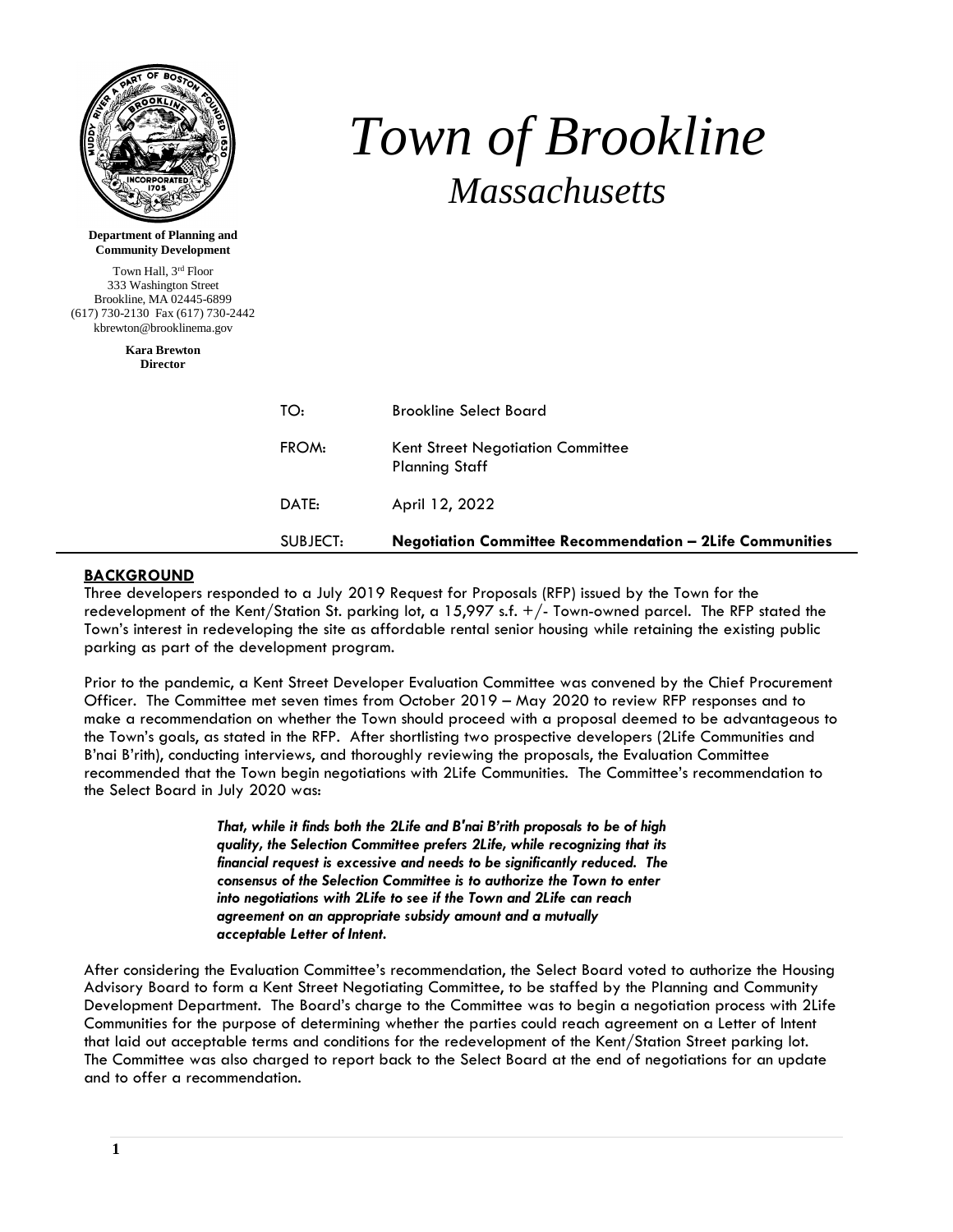# **NEGOTIATION COMMITTEE RECOMMENDATION**

The Kent Street Negotiation Committee met five times in executive session over the course of February 2021- March 2022 to discuss strategies related to a potential disposition of the Kent/Station Street parking lot to 2Life Communities. A non-quorum working group of the Committee met separately with Planning Staff and 2Life representatives in December 2021 to discuss possible paths to move the disposition process forward. Following the working group meeting, the Town and 2Life agreed to seek clarity on a number of projectrelated details that would inform next steps, including options for leased off-site parking and a legal determination of whether the project would be subject to public bidding requirements.

The Negotiation Committee met on March 18, 2022 for what would be its final meeting. After Staff presented new information to the Committee, including a revised construction budget, a determination of public bidding requirements and other items with cost implications, **the Negotiation Committee recommended no action by the Town on the disposition of the Kent/Station Street parking lot to 2Life Communities**. The following factors informed the Committee's recommendation.

# **Increased Labor and Materials Costs:**

Over the course of discussions, the Negotiation Committee and 2Life representatives acknowledged that certain costs had increased since the time of 2Life's initial RFP response in August 2019 RFP. In May 2021, 2Life adjusted their initial proforma assumptions to account for significant changes in labor and materials costs that had risen in large part due to the pandemic. In particular, the updated proforma showed that costs to replace public parking had increased from \$3.7 to \$4.5 million. Increased parking costs led to an additional request of \$800,000 in Town subsidy since it was assumed that Town funding would be the primary source to pay for replacement parking. (See Table B below.)

Using the revised proforma numbers, Planning Staff submitted an Expression of Interest for MassWorks infrastructure funding in May 2021 and an ARPA funding application through the Town's Open Gov portal in October 2021 to help address rising project costs.

#### **Public Bidding for Replacement Parking and Parking Alternatives:**

In December 2021, Staff and the Negotiation Committee's working group met with 2Life representatives to discuss a number of critical issues, including public bidding requirements, an expected increase in project costs due to public bidding, and possible ways to address an impending financing gap.

At that meeting, 2Life's legal counsel flagged an instance where a project similar to Kent Street was found to be subject to MGL Ch. 149 (public construction bidding laws). This and other prior decisions of the Attorney General's Office were cited as examples and were used to inform this legal opinion. The parties acknowledged that Ch. 149 requirements would affect the project budget due to cost and time inefficiencies associated with the public bidding process. At the conclusion of the meeting, it was agreed that Planning Staff would work with Town Counsel to seek further guidance on the Ch. 149 issue and explore the possibility of leased off-site parking as a way to significantly reduce parking construction costs.

To address the public bidding question, Town Counsel and Planning Staff met with counsel from the Attorney General's office. Counsel from the AG's office had made bidding determinations for other projects initiated by public sponsors, including a public parking project cited by 2Life's counsel. After a detailed discussion, the AG's counsel opined that, since the public is the primary beneficiary of the replacement parking, the replacement parking structure would be subject to the requirements of MGL Ch. 149. In short, the Attorney General's office advised that a private developer cannot be required to build a parking structure which, upon completion, would be used for a public purpose (public parking) without publicly bidding the project.

To address the question of parking options, Planning Staff had a conversation with representatives from Children's Hospital's real estate team to discuss the possibility of long-term leased parking at the Brookline Place garage. This option was viewed a potential alternative to building a new parking structure, or perhaps would allow for a reduction in the amount of parking to be built on the Kent/Station site. The discussion revealed that CHB's projected future parking demands were expected to grow once the 2-4 Brookline Place buildings were fully occupied and tenanted. While amenable to increasing the amount of market rate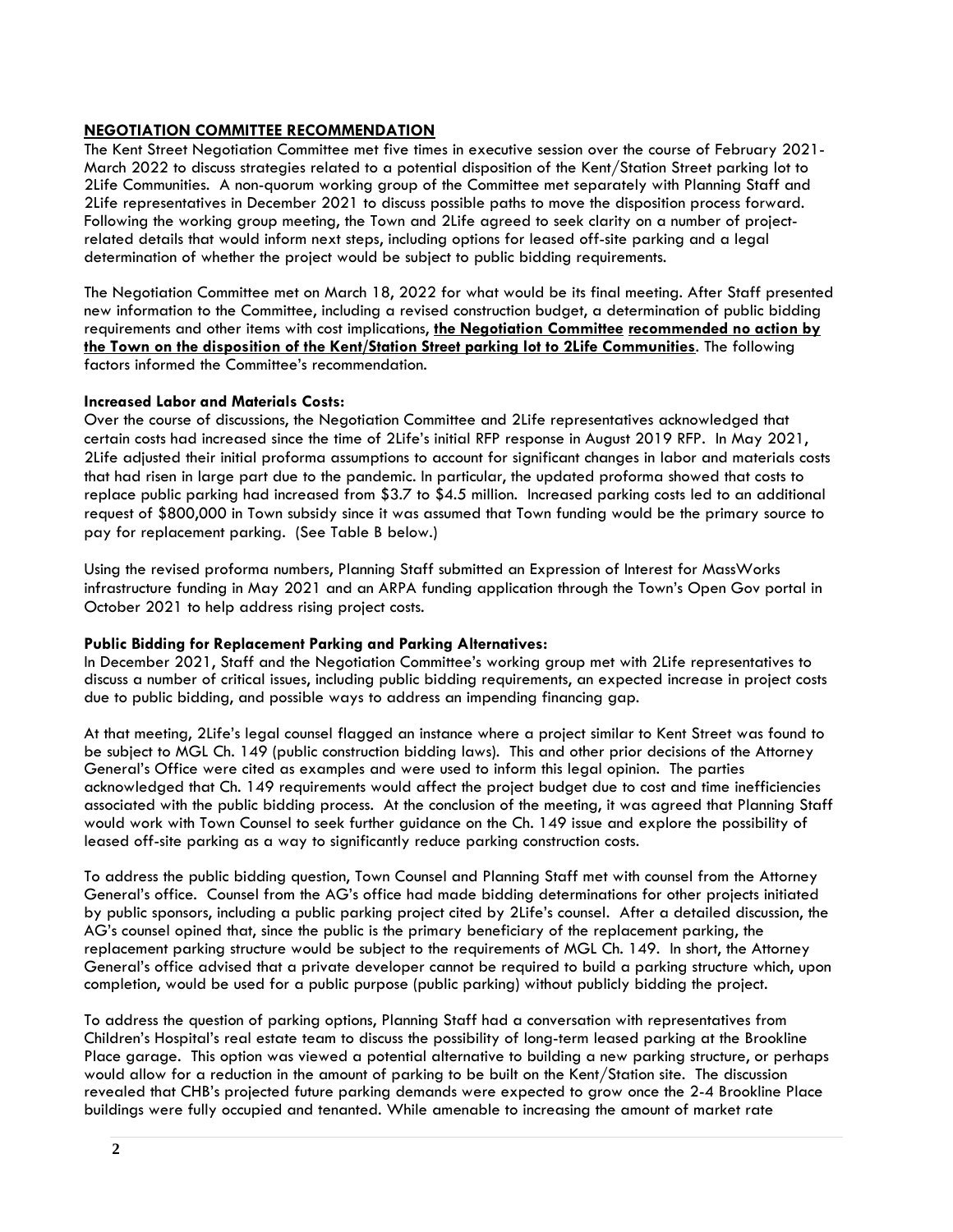residential parking provided, which is governed by the project's special permit, CHB could not commit to leasing parking to third parties except for a limited, short-term duration. For this reason, leased parking at the Brookline Place garage to accommodate the replacement parking needs of the Kent/Station project is not an option.

# **Prevailing Wage Requirements:**

More recently, 2Life's legal counsel opined that, since the Town will retain ownership of the land through a long-term ground lease, the project's affordable housing component would be subject to Massachusetts prevailing wage requirements. Prevailing wage rates are issued by the MA Department of Labor Standards. A trigger for the requirement is when a public agency engages in a process to facilitate a "public project", such as the process for the disposition of the Kent/Station St. lot. After discussing the cost implications with 2Life Communities and peers from other municipal organizations, Staff concluded that prevailing wage requirements would result in higher labor costs and a significant increase in construction costs.

# **BASIS FOR RECOMMENDATION**

With information in hand about public bidding and prevailing wage requirements, 2Life adjusted their proforma for a second time in February 2022 to account for projected cost increases. The Negotiation Committee reviewed 2Life's revised proforma at its March 2022 meeting, focusing in on development costs and expected subsidy requirements.

As **Table A** shows, the total project costs for the housing and replacement parking components have increased by approximately \$6.0 million from 2019 - 2022:

# **Table A – Total Project Costs**

| August 2019<br>Proforma | May 2021<br>Proforma | February 2022<br>Proforma |
|-------------------------|----------------------|---------------------------|
|                         |                      |                           |
| \$30.451.432            | \$31,249,454         | \$36,767,004              |

As **Table B** shows, the amount of subsidy required to accommodate both the affordable housing and public parking programs has risen significantly, from just under \$7.0 million in 2019 to over \$12.0 million in 2022.

#### **Town Resources August 2019 (Initial Proforma) May 2021 Updated Proforma (Initial Increase due to Pandemic) February 2022 Updated Proforma (Additonal Costs due to Public Bidding and Prevailing Wage)** Residential Project Public (Town) Parking \$3,150,000 \$3,760,657 \$3,500,000 \$4,542,260 \$6,276,527 \$5,784,900 **TOTAL \$6,910,775 \$8,042,460 \$12,061,427**

#### **Table B – Requested Town Subsidy**

With respect to the proforma numbers from August 2019 to May 2021, it is important to note that unanticipated labor and supply chain issues have led to increased project costs. However, Ch. 149 (public bidding - 30% cost premium added to the parking component) and Massachusetts prevailing wage requirements (20% cost premium added to the housing component) have also increased project costs and, as a result, the amount of subsidy required by the developer for project feasibility. The Negotiation Committee based its recommendation of no action on the projections in the updated February 2022 proforma, which accounted for all of these cost increases.